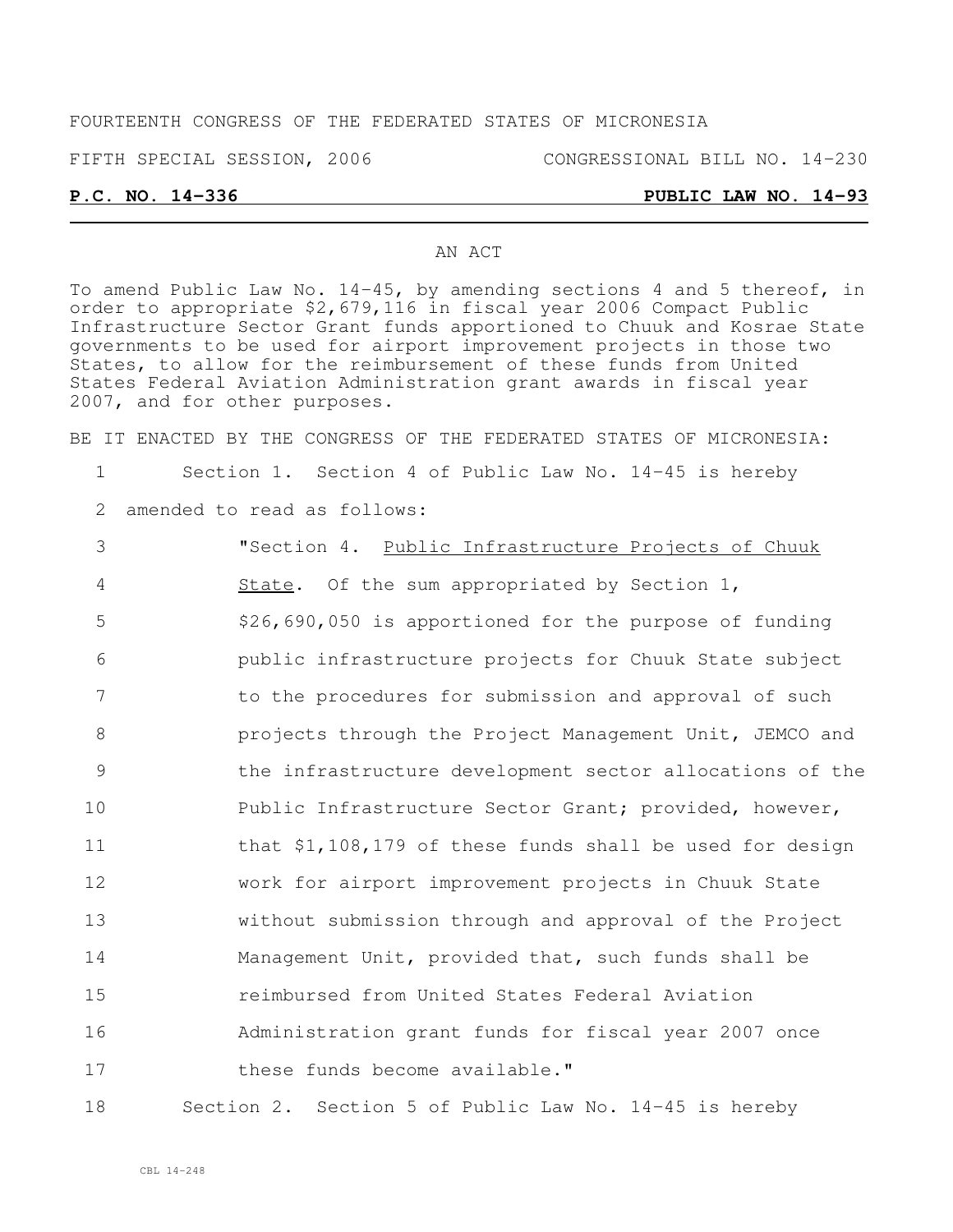# **P.C. NO. 14-336 PUBLIC LAW NO. 14-93**

amended to read as follows:

| 2  | "Section 2. Public Infrastructure Projects of Kosrae         |
|----|--------------------------------------------------------------|
| 3  | State. Of the sum appropriated by Section 1, \$6,672,594     |
| 4  | is apportioned for the purpose of funding public             |
| 5  | infrastructure projects for Kosrae State subject to the      |
| 6  | procedures for submission and approval of such projects      |
| 7  | through the Project Management Unit, JEMCO and the           |
| 8  | infrastructure development sector allocations of the         |
| 9  | Public Infrastructure Sector Grant; provided, however,       |
| 10 | that \$1,570,937 of these funds shall be used for design     |
| 11 | work for airport improvement projects in Kosrae State        |
| 12 | without submission through and approval of the Project       |
| 13 | Management Unit, provided that, such funds shall be          |
| 14 | reimbursed from United States Federal Aviation               |
| 15 | Administration grant funds for fiscal year 2007 once         |
| 16 | these funds become available."                               |
| 17 |                                                              |
| 18 |                                                              |
| 19 |                                                              |
| 20 |                                                              |
| 21 |                                                              |
| 22 |                                                              |
| 23 |                                                              |
| 24 |                                                              |
| 25 | This act shall become law upon approval by the<br>Section 3. |